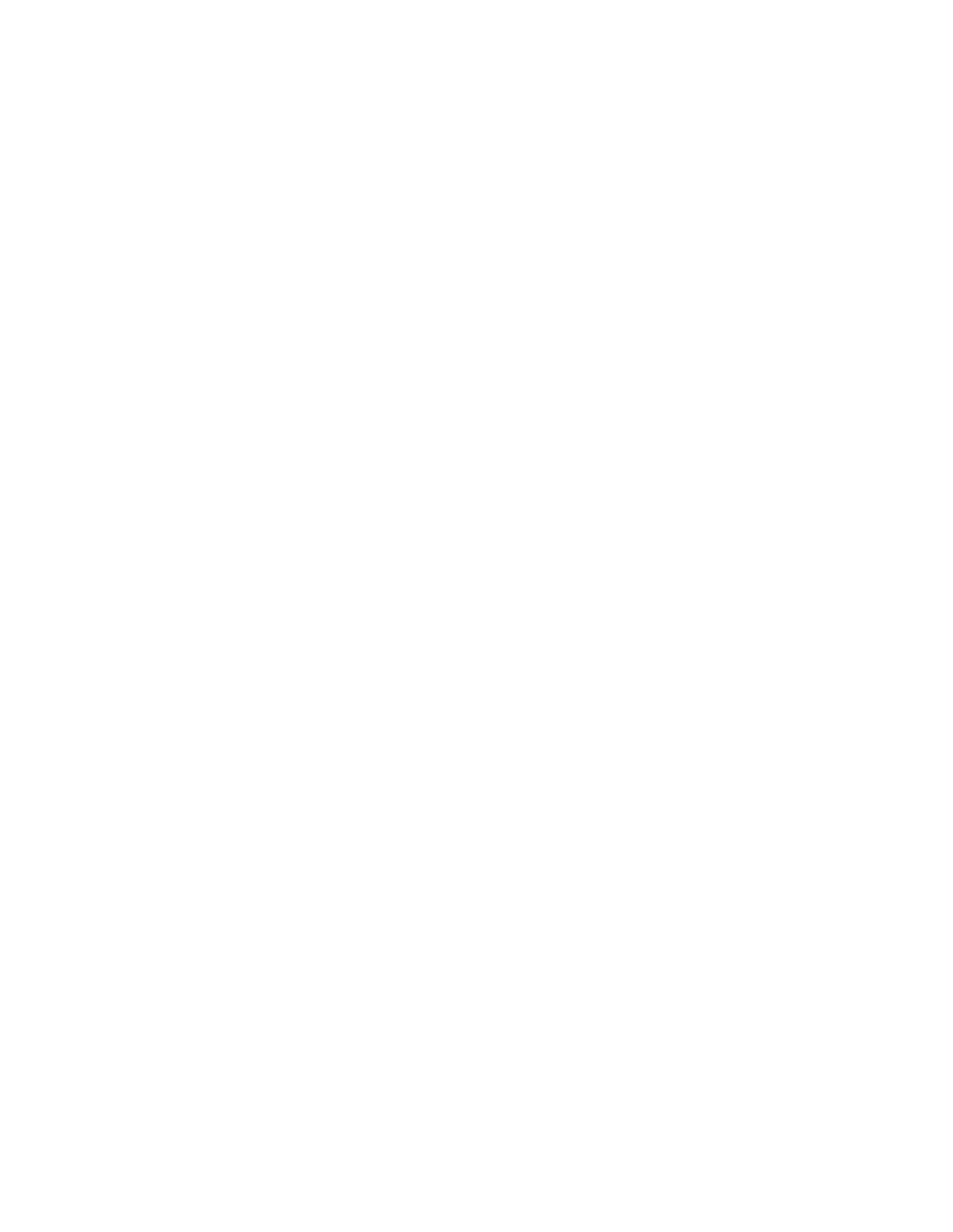# **Table of Contents**

| 1.0 |     |                                                               |  |
|-----|-----|---------------------------------------------------------------|--|
|     |     |                                                               |  |
| 2.0 |     |                                                               |  |
| 3.0 |     |                                                               |  |
|     | 3.1 |                                                               |  |
|     | 3.2 |                                                               |  |
|     |     |                                                               |  |
| 4.0 |     | Temperature Sensitivity Analysis Set 5 – Channel Modification |  |
|     |     |                                                               |  |
|     | 4.1 |                                                               |  |
|     | 4.2 |                                                               |  |
|     |     |                                                               |  |
| 5.0 |     |                                                               |  |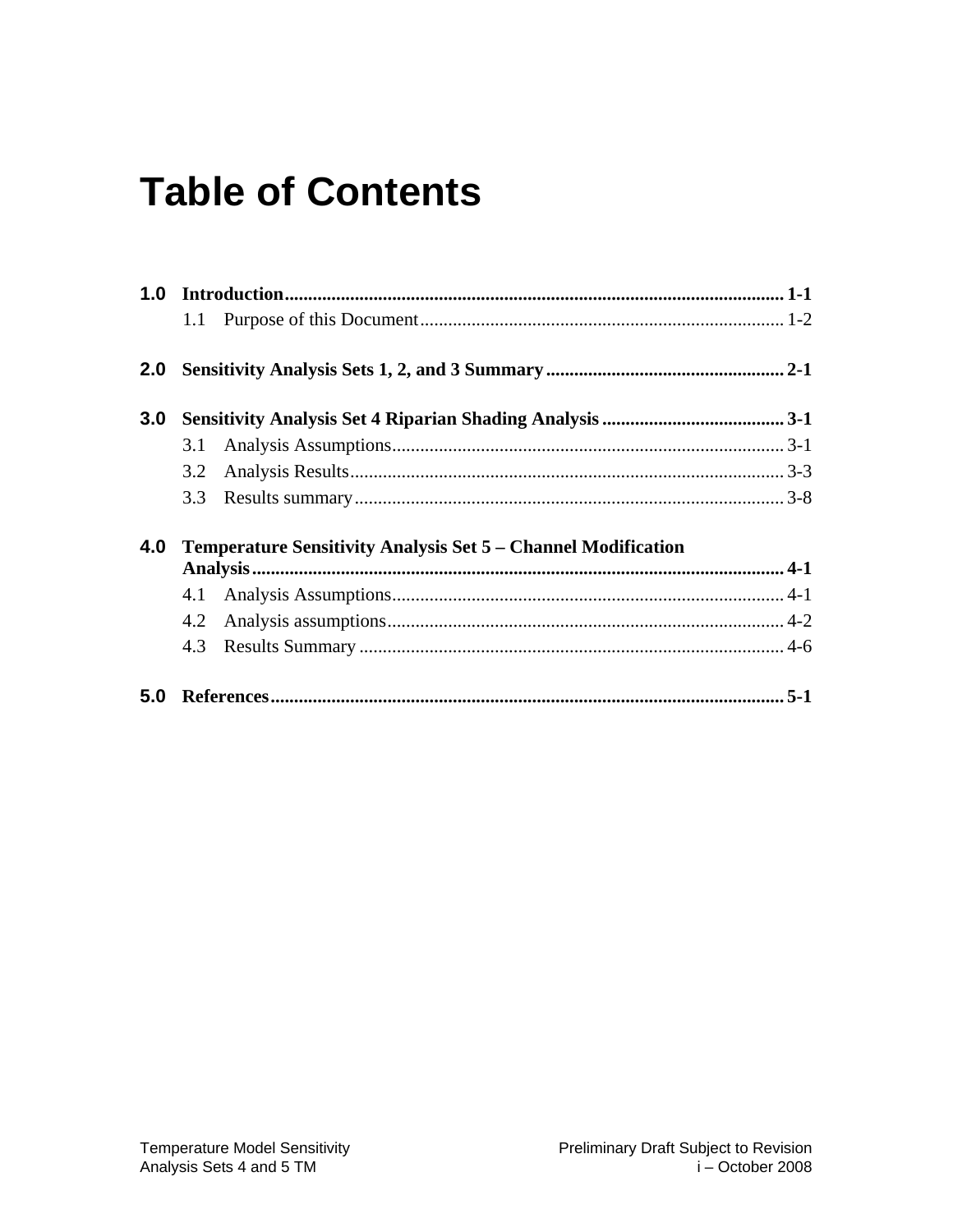#### **Tables**

#### **Figures**

| Figure 3-1. Computed water temperature of a 5-foot pool of water under<br>typical July meteorological conditions under several riparian |          |
|-----------------------------------------------------------------------------------------------------------------------------------------|----------|
|                                                                                                                                         |          |
| Figure 3-2. SJR at Gravelly Ford Maximum Daily Temperatures at Friant                                                                   |          |
| Figure 3-3. SJR at Gravelly Ford Maximum Daily Temperatures at Friant                                                                   | $.3 - 5$ |
| Figure 3-4. SJR at Gravelly Ford Maximum Daily Temperatures at Friant                                                                   |          |
| Figure 3-5. SJR Below Chowchilla Bypass Maximum Daily Temperatures                                                                      |          |
| Figure 3-6. SJR Above Mendota Pool Maximum Daily Temperatures at                                                                        |          |
| Figure 3-7. SJR at Sack Dam Maximum Daily Temperatures at Friant                                                                        |          |
| Figure 4-1. SJR at Gravelly Ford Maximum Daily Temperatures w/wo                                                                        |          |
| Figure 4-2. SJR at Gravelly Ford Maximum Daily Temperatures w/wo                                                                        |          |
| Figure 4-3. SJR at Gravelly Ford Maximum Daily Temperatures w/wo                                                                        |          |
| Figure 4-4. SJR at Below Chowchilla Maximum Daily Temperatures<br>w/wo Channel Modifications at Friant Release of 350 CFS  4-5          |          |
| Figure 4-5. SJR at Above Mendota Pool Maximum Daily Temperatures<br>w/wo Channel Modifications at Friant Release of 350 CFS  4-5        |          |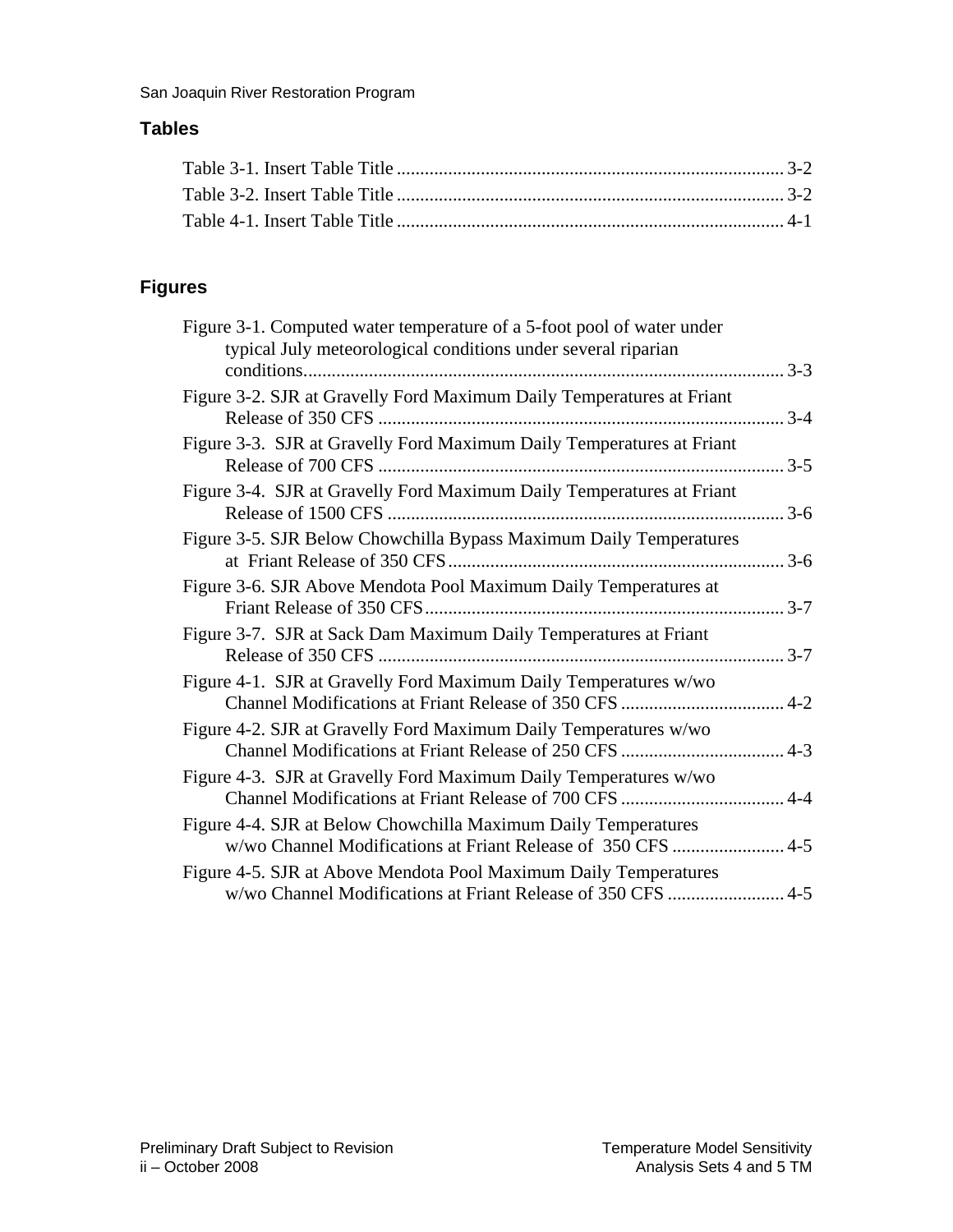## **List of Abbreviations and Acronyms**

| $\mathrm{P}$  | degrees Fahrenheit                                        |
|---------------|-----------------------------------------------------------|
| <b>CalEPA</b> | California Environmental Protection Agency                |
| <b>CALFED</b> | <b>CALFED Bay-Delta Program</b>                           |
| <b>CEQA</b>   | California Environmental Quality Act                      |
| cfs           | cubic feet per second                                     |
| <b>CVP</b>    | <b>Central Valley Project</b>                             |
| <b>DFG</b>    | California Department of Fish and Game                    |
| <b>DWR</b>    | <b>California Department of Water Resources</b>           |
| ft msl        | feet above mean sea level                                 |
| <b>FWUA</b>   | <b>Friant Water Users Authority</b>                       |
| <b>NEPA</b>   | <b>National Environmental Policy Act</b>                  |
| <b>NMFS</b>   | <b>National Marine Fisheries Service</b>                  |
| <b>NRDC</b>   | <b>Natural Resources Defense Council</b>                  |
| PEIS/R        | Program Environmental Impact Statement/Report             |
| <b>PMT</b>    | Program Management Team                                   |
| Reclamation   | U.S. Department of the Interior, Bureau of<br>Reclamation |
| Settlement    | <b>Stipulation of Settlement</b>                          |
| SJR5Q         | San Joaquin River HEC-5Q model                            |
| <b>SJRRP</b>  | San Joaquin River Restoration Program                     |
| State         | State of California                                       |
| <b>TAF</b>    | thousand acre-feet                                        |
| <b>TCD</b>    | temperature control device                                |
| TM            | <b>Technical Memorandum</b>                               |
| <b>USFWS</b>  | U.S. Fish and Wildlife Service                            |
| <b>USACE</b>  | U.S. Army Corp of Engineers                               |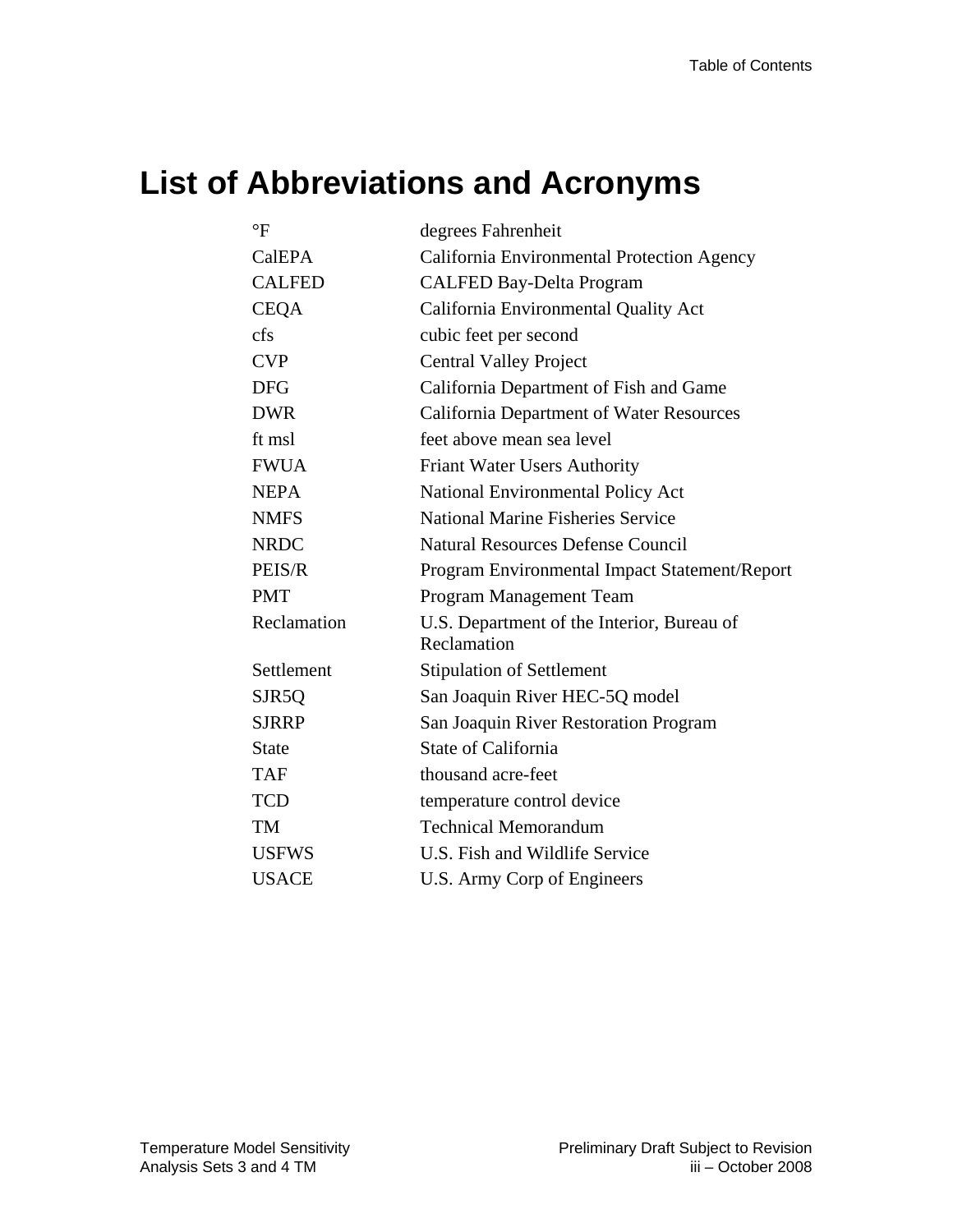*This page left blank intentionally.*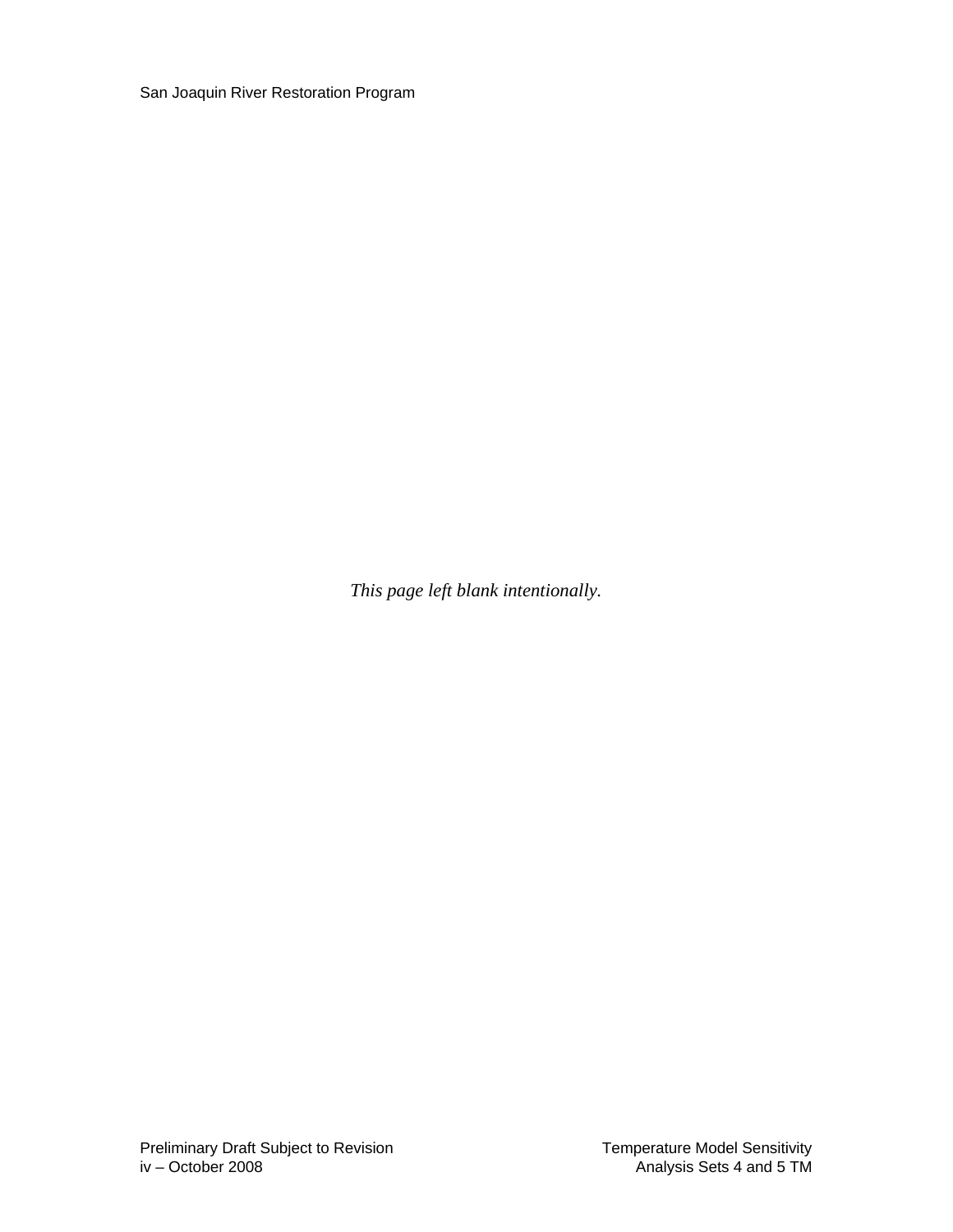*This Draft Technical Memorandum (TM) was prepared by the San Joaquin River Restoration Program (SJRRP) Team as a draft document in support of preparing a Program Environmental Impact Statement/Report (PEIS/R). The purpose for circulating this document at this time is to facilitate early coordination regarding initial concepts and approaches currently under consideration by the SJRRP Team with the Settling Parties, Third Parties, other stakeholders, and interested members of the public. Therefore, the content of this document may not necessarily be included in the PEIS/R.* 

*This Draft TM does not present findings, decisions, or policy statements of any of the Implementing Agencies. Additionally, all information presented in this document is intended to be consistent with the Settlement. To the extent inconsistencies exist, the Settlement should be the controlling document, and the information in this document will be revised before its inclusion in future documents. While the SJRRP Team is not requesting formal comments on this document, all comments received will be considered in refining the concepts and approaches described herein to the greatest extent possible. Responses to comments will not be provided and this document will not be finalized; however, refinements will likely be reflected in subsequent SJRRP documents.* 

# **1.0 Introduction**

In 1988, a coalition of environmental groups, led by the Natural Resources Defense Council (NRDC), filed a lawsuit challenging the renewal of long-term water service contracts between the United States and the Central Valley Project (CVP) Friant Division contractors. After more than 18 years of litigation of this lawsuit, known as *NRDC et al. v. Kirk Rodgers et al.*, a Stipulation of Settlement (Settlement) was reached. On September 13, 2006, the Settling Parties, including NRDC, Friant Water Users Authority (FWUA), and the U.S. Departments of the Interior and Commerce, agreed on the terms and conditions of the Settlement, which was subsequently approved by the U.S. Eastern District Court of California on October 23, 2006.

The San Joaquin River Restoration Program (SJRRP) will implement the San Joaquin River litigation Settlement. The Implementing Agencies responsible for managing the SJRRP are the U.S Department of the Interior, through the Bureau of Reclamation (Reclamation) and the U.S. Fish and Wildlife Service (USFWS); the U.S. Department of Commerce through the National Marine Fisheries Service (NMFS); and the State of California (State) through the California Department of Water Resources (DWR), the California Department of Fish and Game (DFG), and the California Environmental Protection Agency (CalEPA). Consistent with the Memorandum of Understanding between the Settling Parties and the State, which was signed at the same time as the Settlement, the State, through DWR, DFG, CalEPA, and the Resources Agency, will play a major, collaborative role in planning, designing, funding, and implementing the actions called for in the Settlement.

The SJRRP is a comprehensive long-term effort to restore flows in the San Joaquin River from Friant Dam to the confluence with the Merced River, ensure irrigation supplies to Friant water users, and restore a self-sustaining fishery in the river.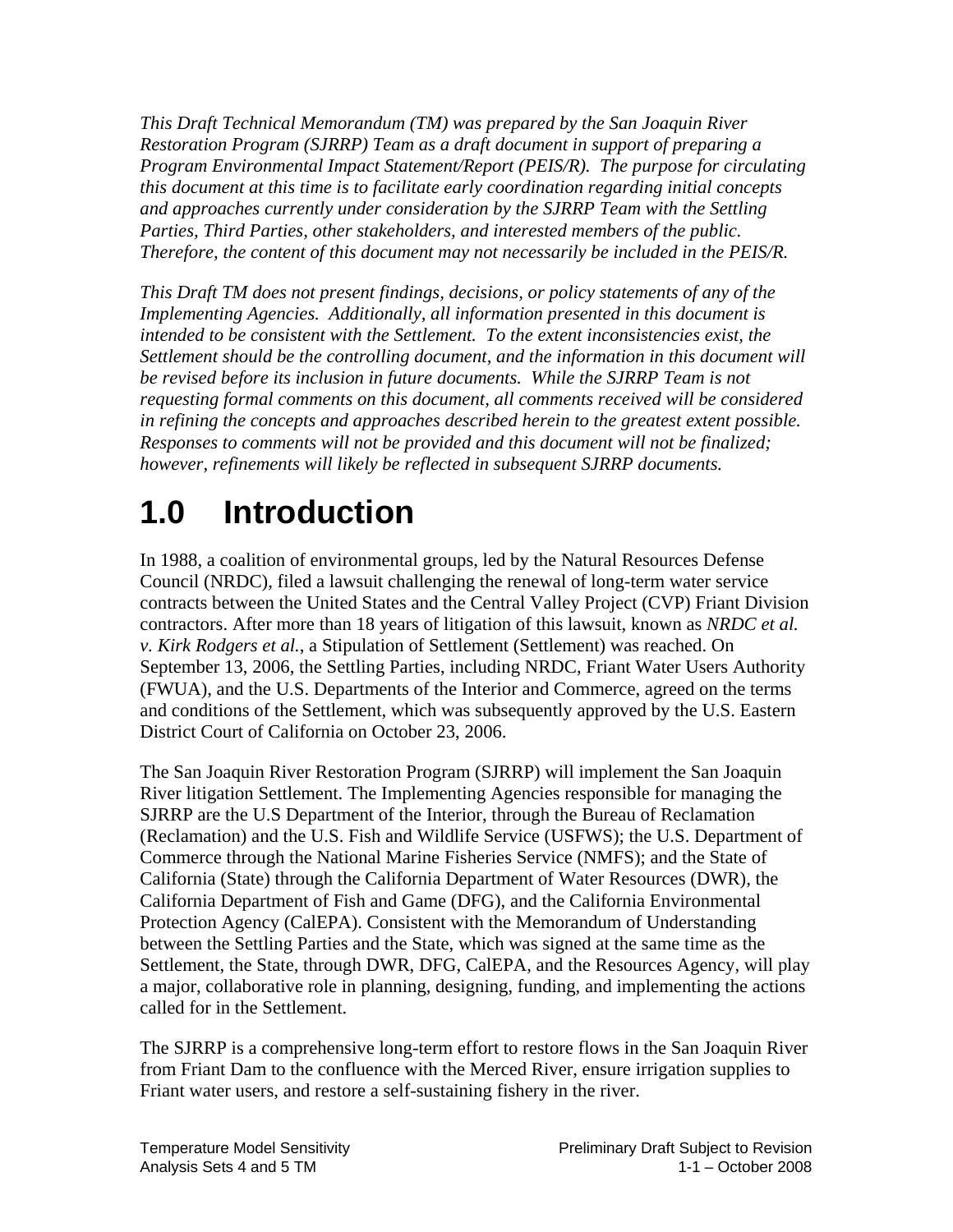The Settlement has two primary goals:

- **Restoration Goal** To restore and maintain fish populations in "good condition" in the mainstem San Joaquin River below Friant Dam to the confluence with the Merced River, including naturally reproducing and self-sustaining populations of salmon and other fish.
- **Water Management Goal** To reduce or avoid adverse water supply impacts on all of the Friant Division long-term contractors that may result from the Interim Flows and Restoration Flows provided for in the Settlement.

Reclamation and DWR have initiated environmental compliance documentation for the SJRRP. The Implementing Agencies have organized a Program Management Team (PMT) and several Technical Work Groups to develop a plan for implementing the Settlement through a joint National Environmental Policy Act (NEPA) and California Environmental Quality Act (CEQA) process, which includes preparation of a Programmatic Environmental Impact Statement/Report (PEIS/R). Reclamation is the lead NEPA agency and DWR is the lead CEQA agency for the SJRRP.

#### **1.1 Purpose of This Document**

This Technical Memorandum (TM) is part of a series of preliminary river temperature sensitivity analyses conducted to inform the early developmental phases of a water management strategy. These three sets of sensitivity analyses aim to understand the model performance, ascertain the relationship of interactions between river temperature and ambient temperature, and examine existing and Settlement operations impacts on Millerton Reservoir and the San Joaquin River. These analyses were constructed to highlight the effects of selected factors.

Many important features of channel modification and associated fishery and water management strategies are still under development; therefore, these analyses are not intended to provide a detailed evaluation of reservoir operations and temperature management actions.

This TM documents and presents the results of the fourth and fifth sensitivity analysis performed in this series, temperature sensitivity analyses Sets  $4 \& 5$ .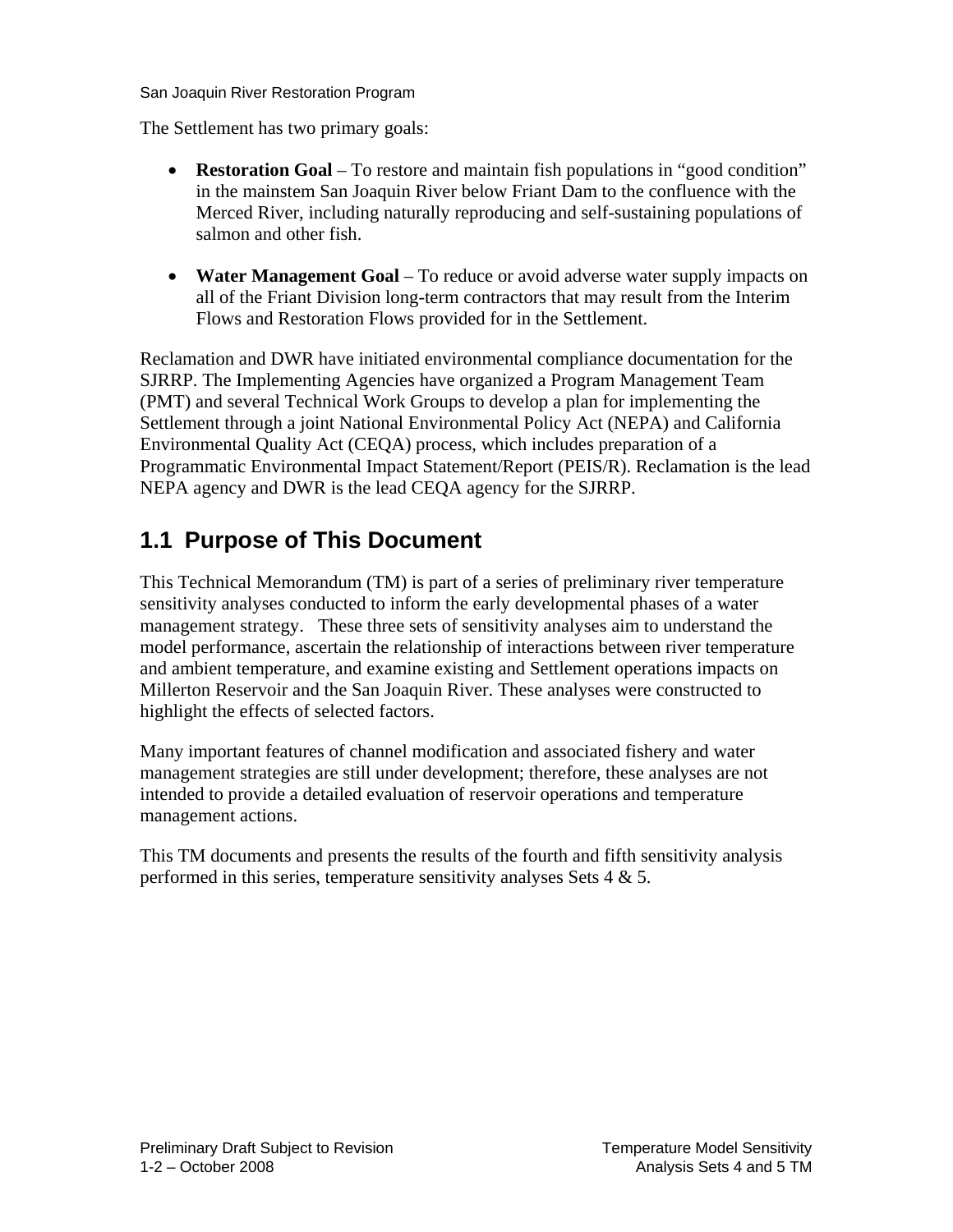## **2.0 Temperature Sensitivity Analyses Sets 1, 2, & 3 Summary**

Temperature Sensitivity Analysis Set 1 evaluated the effects of major flow splits in Reaches 2B and 4B on temperature under existing operations. Sensitivity Analysis Set 2 evaluated the extent to which Friant Dam releases control downstream river temperatures, independent of reservoir operations. The results of Sensitivity Analysis Sets  $1 \& 2$  were described in a separate TM (Reclamation, 2008). Sensitivity Analysis Set 3 evaluated the potential flow and temperature impacts of the Settlement flow schedules on the San Joaquin River from Friant Dam to the Chowchilla Bypass. The results of Sensitivity Analysis Set 3 were also described in a separate TM (Reclamation, 2008).

Major assumptions for the existing conditions simulation include the following:

- San Joaquin River HEC-5Q (SJR5Q) model (Reclamation, 2007) as the selected modeling tool.
- Analysis period of 1980 through 2003 with historical hydrology (inflow flows to Millerton Reservoir and the San Joaquin River, estimated depletions).
- Monthly canal diversion (Friant-Kern and Madera canals) and minimum reservoir releases based on preproject (existing conditions) model results, provided using daily average flows taken from the monthly Settlement spreadsheet model.
- Channel flow constraints by physical outlet limitations and minimum pool assumptions.
- All releases to the river made through the low-level outlet, except spillway flows when the river outlet capacity is exceeded.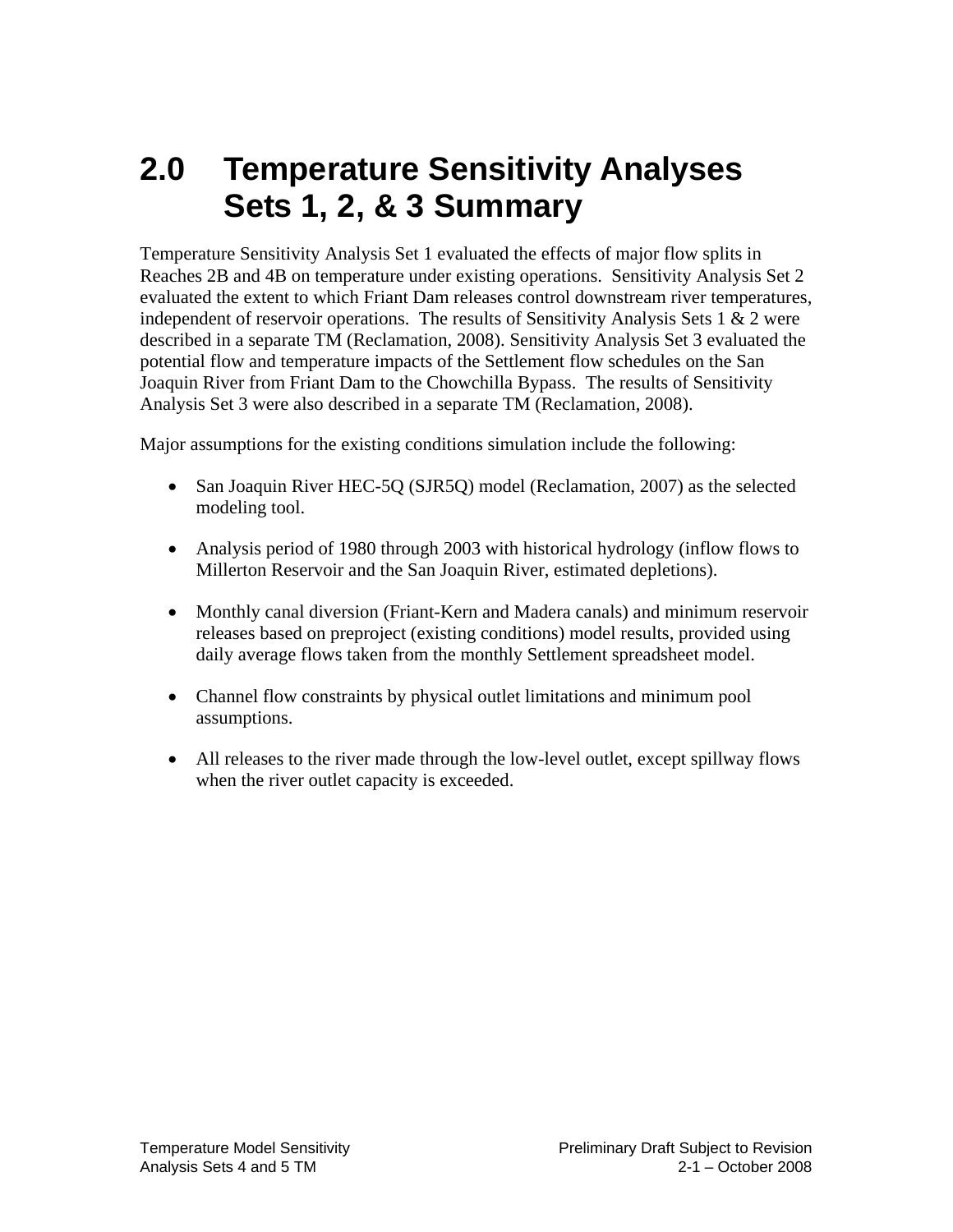*This page left blank intentionally.*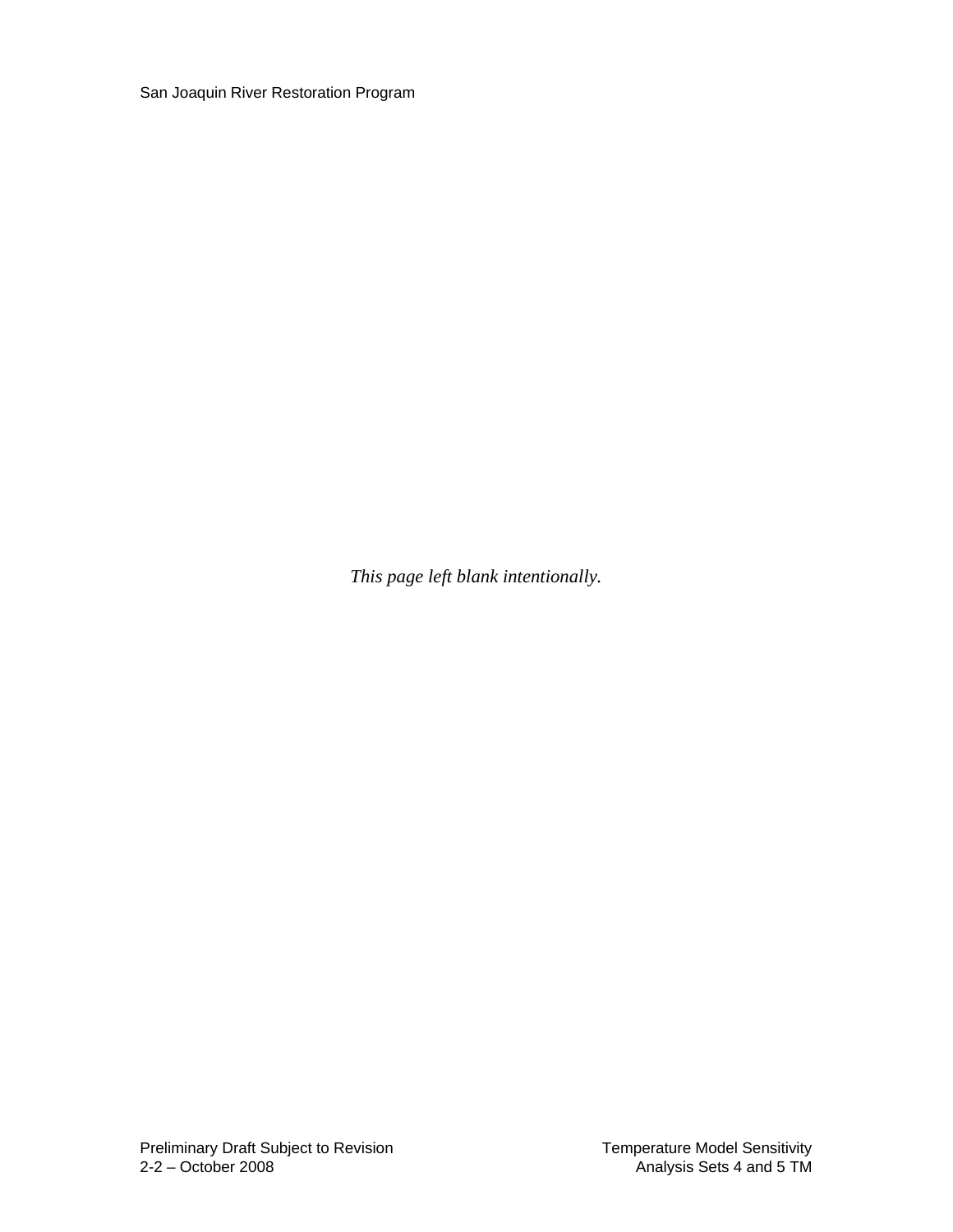## **3.0 Sensitivity Analysis Set 4 Riparian Shading Analysis**

To test the hypothesis that increased riparian shading along the San Joaquin River would reduce the heating taking place in the river and improve water temperatures, several temperature model simulations of the San Joaquin River were performed under various assumed levels of riparian shading.

### **3.1 Analysis Assumptions**

For the analysis a constant Friant release temperature of 50 degrees Fahrenheit (ºF) was assumed. This temperature is consistent with other temperature sensitivity simulations, and provides a consistent basis of comparison for this sensitivity analysis. Three constant Friant release rates of 350, 700, and 1,500 cfs were selected. These cover the lower portion of the range of flows expected under the Settlement where the temperature are the highest and where the impacts of the increased riparian shading would be the greatest.

Riparian shading was assumed to occur at three levels:

- Existing Values in calibrated model
- Moderate Midway between existing and heavy
- Heavy Values adjusted to maximum potential based on experience on other rivers

The SJR5Q temperature model uses an equilibrium temperature concept to estimate river water temperatures. This equilibrium temperature can be thought of as the water temperature a 5-foot pool of water would reach under the given meteorological conditions. These equilibrium temperatures are computed outside the SJR5Q model for the expected meteorological conditions.

For this analyses the effects of riparian shading on water temperature were estimated by representing shading effects as increased cloud cover. This approach was developed using solar radiation measurements from a temporary weather station located adjacent to the Stanislaus River that was subject to shading during approximately half of the day. It must be stressed that this is an approximation and may not represent the type of riparian corridor conditions envisioned by the SJRRP Team. The scaling factor applied to the hourly average cloud cover (cloud cover is computed from observed solar radiation) is a function of the following input parameters.

- 1. Total riparian tree cover fraction above the horizon (used to compute longwave back radiation)
- 2. Riparian shading fraction at noon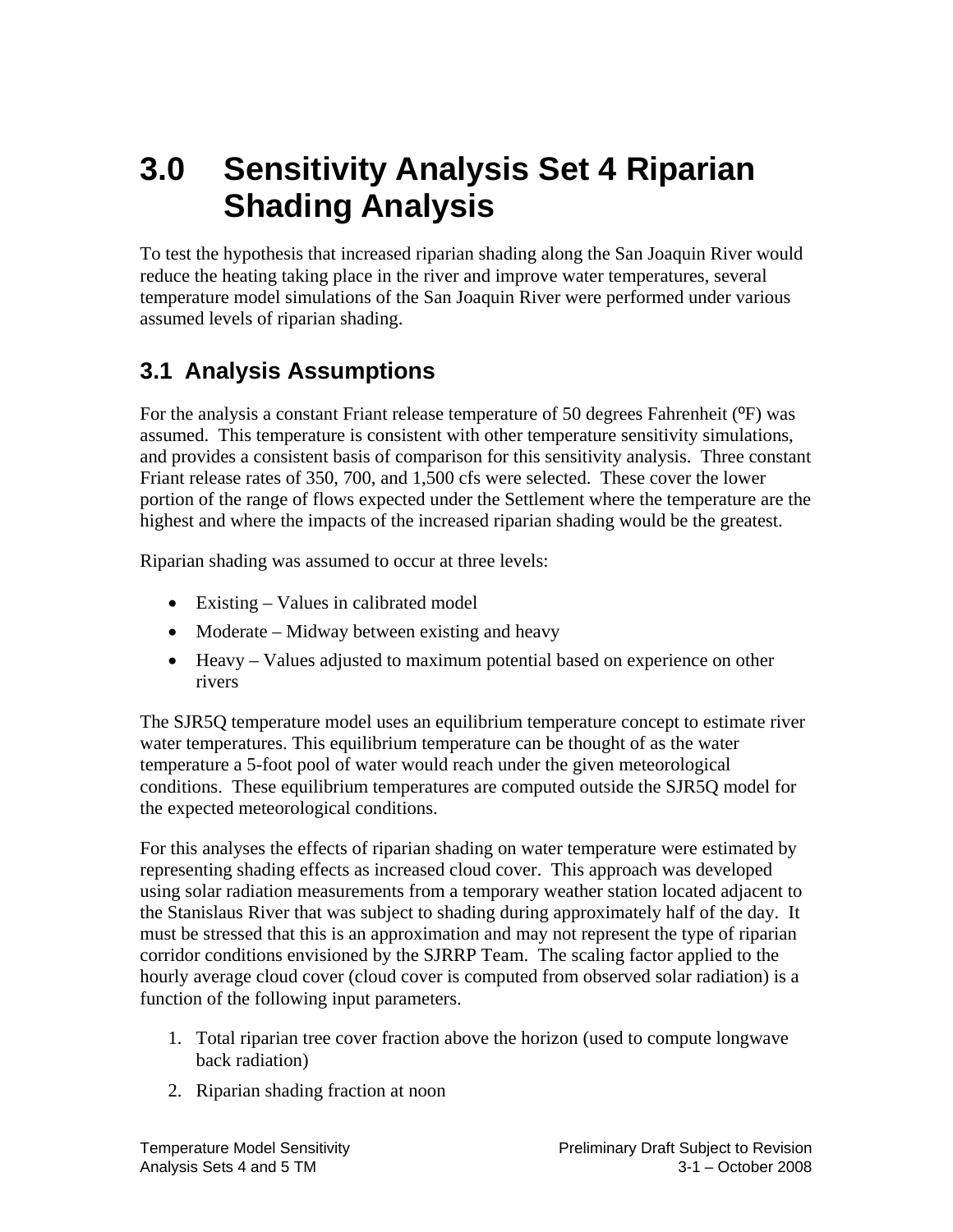- 3. Fraction of daylight hours corresponding to #3
- 4. Riparian shading fraction below the tree horizon
- 5. Fraction of daylight hours corresponding to #5

A seasonal factor was applied to the above input parameters to account for sun angle and deciduous condition changes throughout the year.

Scaling factors used for the two riparian shading conditions are as shown in Table 3-1.

| <b>Factor</b> | <b>Heavy Riparian Condition</b> | <b>Moderate Riparian Conditions</b> |
|---------------|---------------------------------|-------------------------------------|
|               | 0.6                             | 0.5                                 |
|               | 0.5                             | 0.3                                 |
|               |                                 | 0.3                                 |
|               | 0.8                             |                                     |
|               |                                 |                                     |

**Table 3-1.Riparian Scaling Factors** 

Seasonal factors were as shown in Table 3-2.

|  |  |  | Table 3-2. Riparian Season Adjustment Factors |  |
|--|--|--|-----------------------------------------------|--|
|--|--|--|-----------------------------------------------|--|

| Jan              | Feb | Mar  | Apr                             | May | Jun | Jul                  | Aug                                   | Sep | Oct | <b>Nov</b> | <b>Dec</b> |
|------------------|-----|------|---------------------------------|-----|-----|----------------------|---------------------------------------|-----|-----|------------|------------|
| 0.5              | 0.5 | 0.75 | 0.9                             | 0.8 | 0.7 | 0.7                  | 0.8                                   | 0.9 | 1.0 | 0.75       | 0.5        |
| <b>Deciduous</b> |     |      | New leaves & lower<br>sun angle |     |     | Highest sun<br>angle | Lower sun angle followed by leaf loss |     |     |            |            |

Riparian conditions also impact wind speed and humidity. Wind speed tends to decrease while humidity tends to increase as tree density increases. These tendencies generally result in increased water temperatures. For the riparian shading sensitivity analyses, wind speed and humidity did not change; therefore the predicted impact on the San Joaquin River should be considered optimistic from a river temperature reduction perspective.

Figure 3-1 is a plot of the computed water temperature of a 5-foot pool of water under typical July meteorological conditions under several riparian conditions.

- $\bullet$  Red no riparian shading
- Black moderate riparian cover
- $\bullet$  Green heavy riparian cover
- Blue heavy riparian cover with wind speed decreased by 25%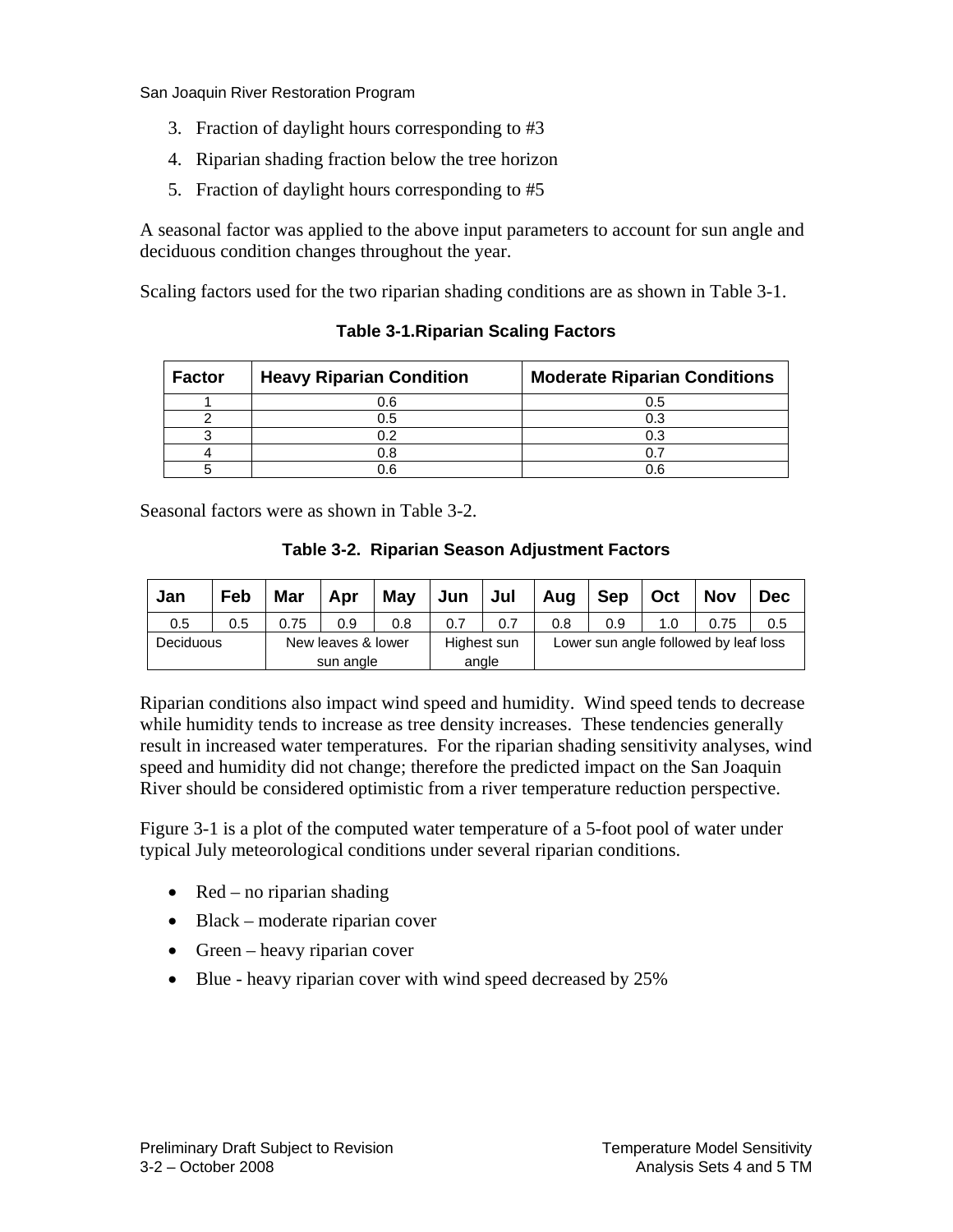

**Figure 3-1. Computed water temperature of a 5-foot pool of water under typical July meteorological conditions under several riparian conditions.** 

As one can see, the heating due to decrease in wind speed counters the cooling effects of riparian shading.

### **3.2 Analysis Results**

Figure 3-2 shows the median of the maximum daily temperatures each day of the year for the 1980 – 2005 period of record SJR5Q temperature simulation at a Friant release of 350 cfs. This is the release throughout the hottest period of the year under all conditions. The start date of this release under the settlement varies from April 1 in dry years to Jul1 in wet years. The figure also includes the maximum and minimum of the maximum daily values for each day of the year to show the variation in the maximum daily temperature from year to year.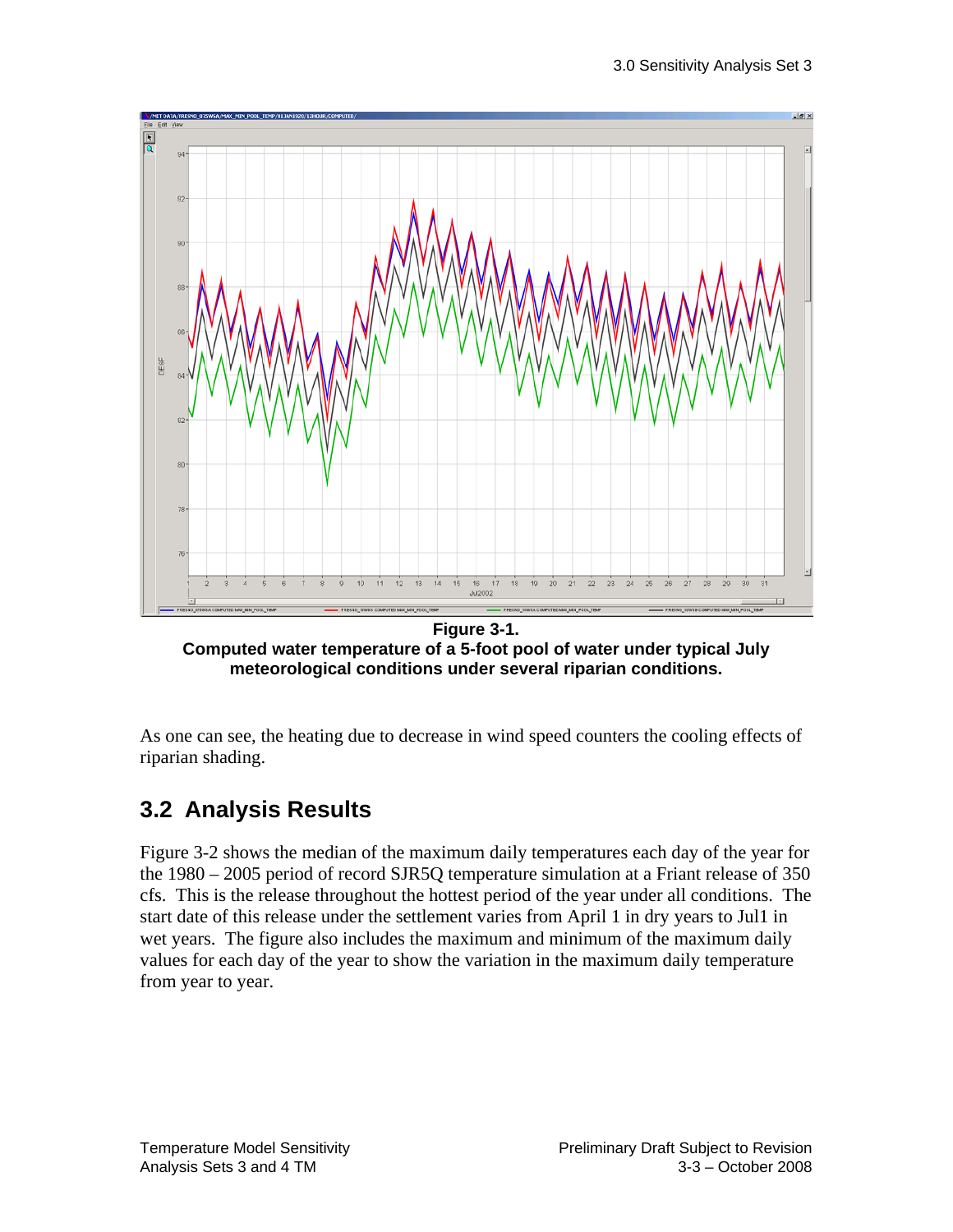

**Figure 3-2. San Joaquin River at Gravelly Ford Maximum Daily Temperatures for Friant Release of 350 cfs** 

Figure 3-2 shows a potential reduction of about 1.5  $\mathrm{P}F(82 \mathrm{P}F)$  to 80.5  $\mathrm{P}F$ ) with moderate riparian cover and about 3 ºF (80.5 ºF to 79 ºF with heavy riparian cover during the hottest portion of the year. Of potentially more interest from a fishery perspective the beginning of temperatures above 70 ºF is delayed approximately 1 to 2 weeks from mid March to early April. During this time interval the Friant release specified under the Settlement agreement is higher than the 350 cfs values and the spring delay in temperature increase my not be a reliable conclusion.

Figure 3-3 and 3-4 show the median of the maximum daily temperatures each day of the year for the 1980 – 2005 period of record SJR5Q temperature simulations at Friant releases of 700 and 1500 CFS. These releases are more typical of the anticipated Friant releases during this time period under the Settlement.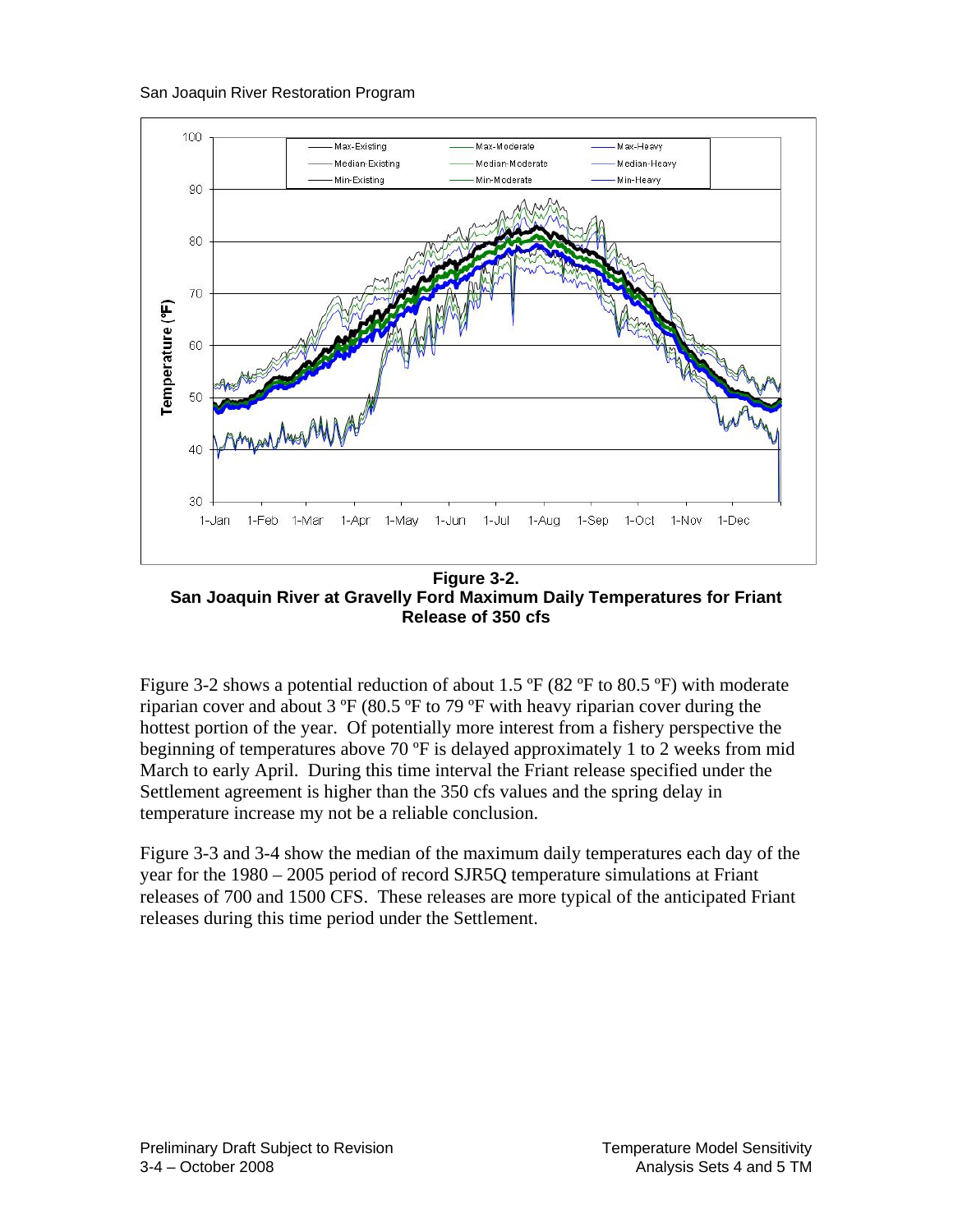

**Figure 3-3. SJR at Gravelly Ford Maximum Daily Temperatures at Friant Release of 700 CFS** 

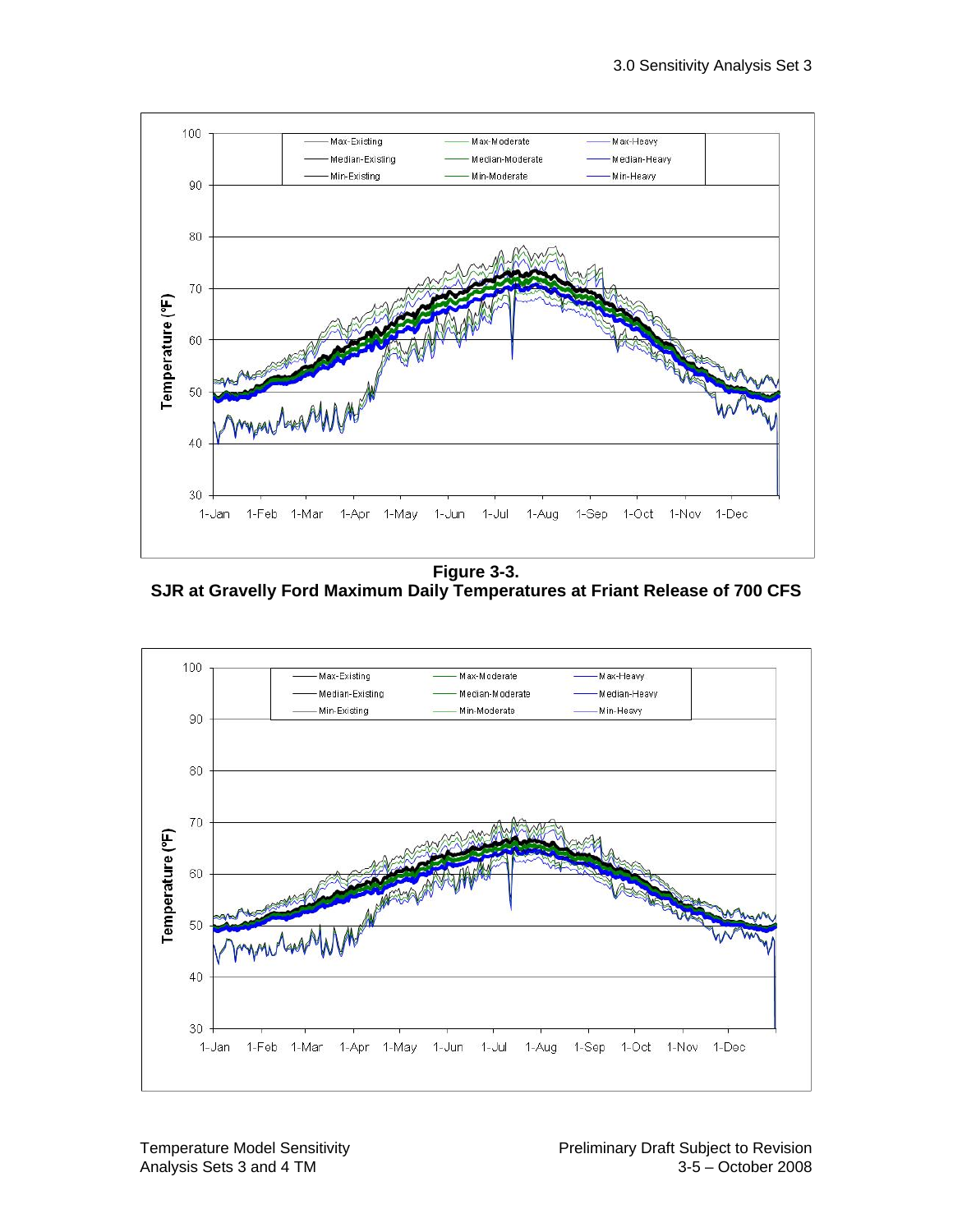#### **Figure 3-4. SJR at Gravelly Ford Maximum Daily Temperatures at Friant Release of 1500 CFS**

These figures better represent the anticipated flows during the spring period. In both figures the beginning of temperatures above 70 ºF is delayed 1 to 2 weeks compared to the existing condition.

As the SJR flow increases the temperature reduction due to increased riparian shading decreases. Because of this higher release rates were not included in the sensitivity analysis.

Figures 3-5, 3-6 and 3-7 show simulation results at the Chowchilla Bypass, just upstream of Mendota Pool and at the Sack Dam.

Figures 3-5, 3-6 and 3-7 show that as you move downstream from Gravelly Ford the potential impact of increased riparian is about the same at each location. This is because the changes in the riparian shading are actually defining a new, lower, equilibrium temperature for the SJR under the same meteorological conditions. Once the SJR reaches this new equilibrium condition there is little or no additional impact to the temperature in the river. This also implies that if the riparian shading is increased at the upstream end of the SJR (reach 1 and 2) that the downstream end would revert to the old equilibrium condition and the temperatures would be unchanged in the lower reaches (3, 4 and 5).



**Figure 3-5. SJR Below Chowchilla Bypass Maximum Daily Temperatures at Friant Release of 350 CFS**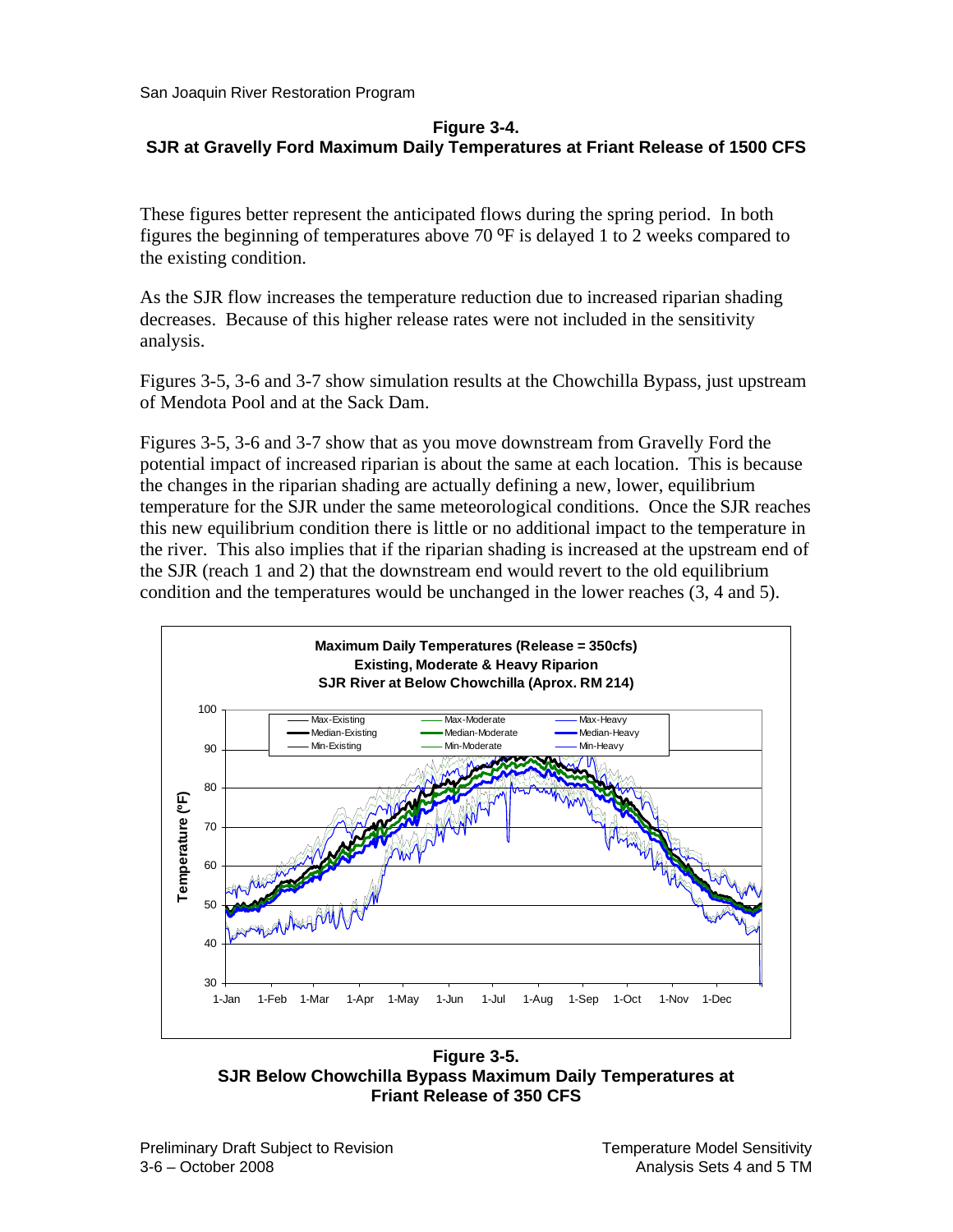

**Figure 3-6. SJR Above Mendota Pool Maximum Daily Temperatures at Friant Release of 350 CFS** 



**Figure 3-7. SJR at Sack Dam Maximum Daily Temperatures at Friant Release of 350 CFS**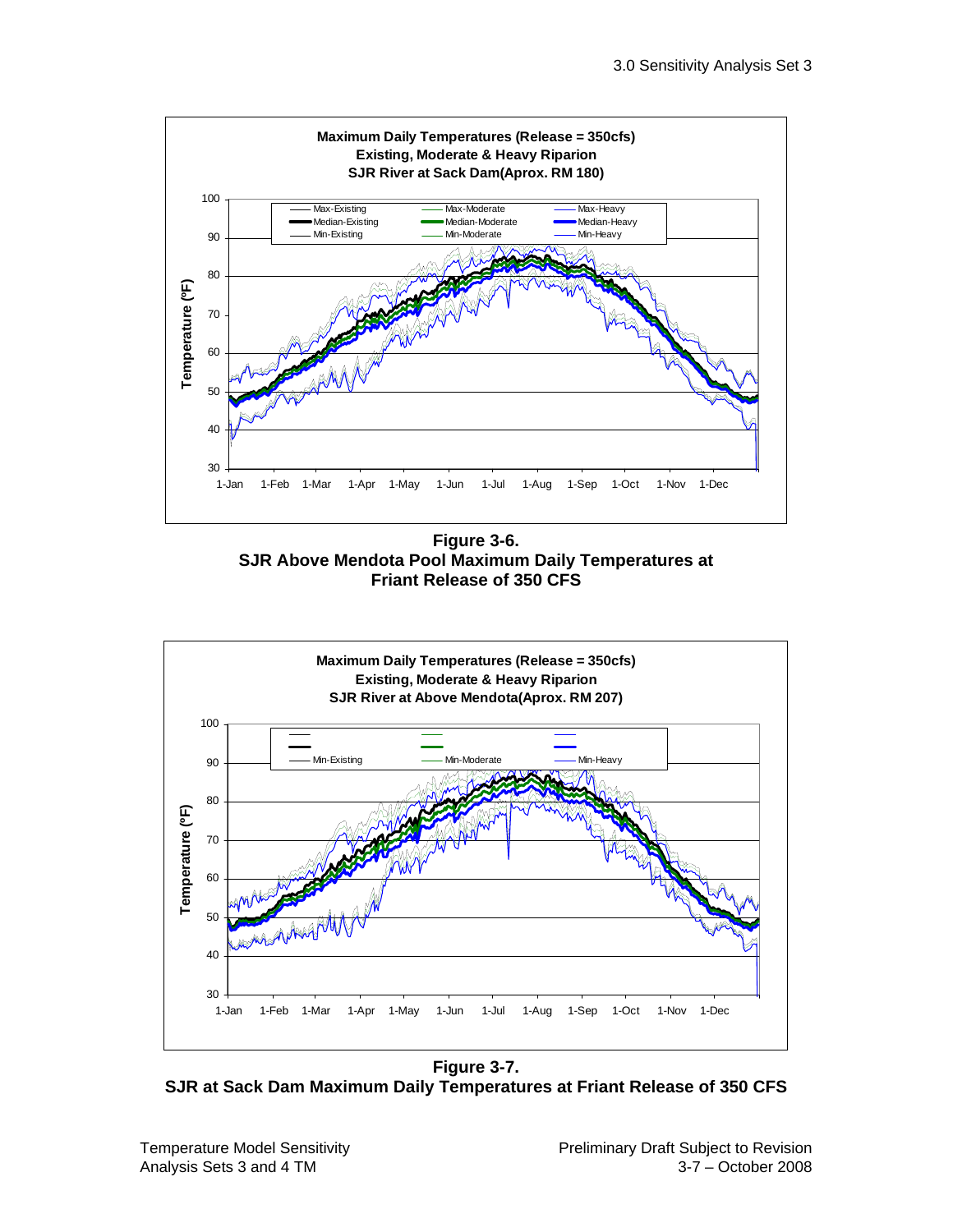#### **3.3 Results summary**

The analysis shows that increasing the riparian shading along the SJR has the potential to:

- Impact is greater at low flows than high flows.
- Reduce peak summer temperatures that range from the low to high 80's by 3 to 5 ºF.
- Delay time of year when temperatures are above 70 F by 1 to 3 weeks.

The sensitivity analysis may overstate the magnitude of the potential temperature impact somewhat because the wind speed and humidity were not adjusted to account for the increased riparian shading.

Due to the uncertainty associated with the impacts on stream temperatures associated with the riparian conditions, additional field studies should be performed prior to embarking on any riparian corridor restoration scheme.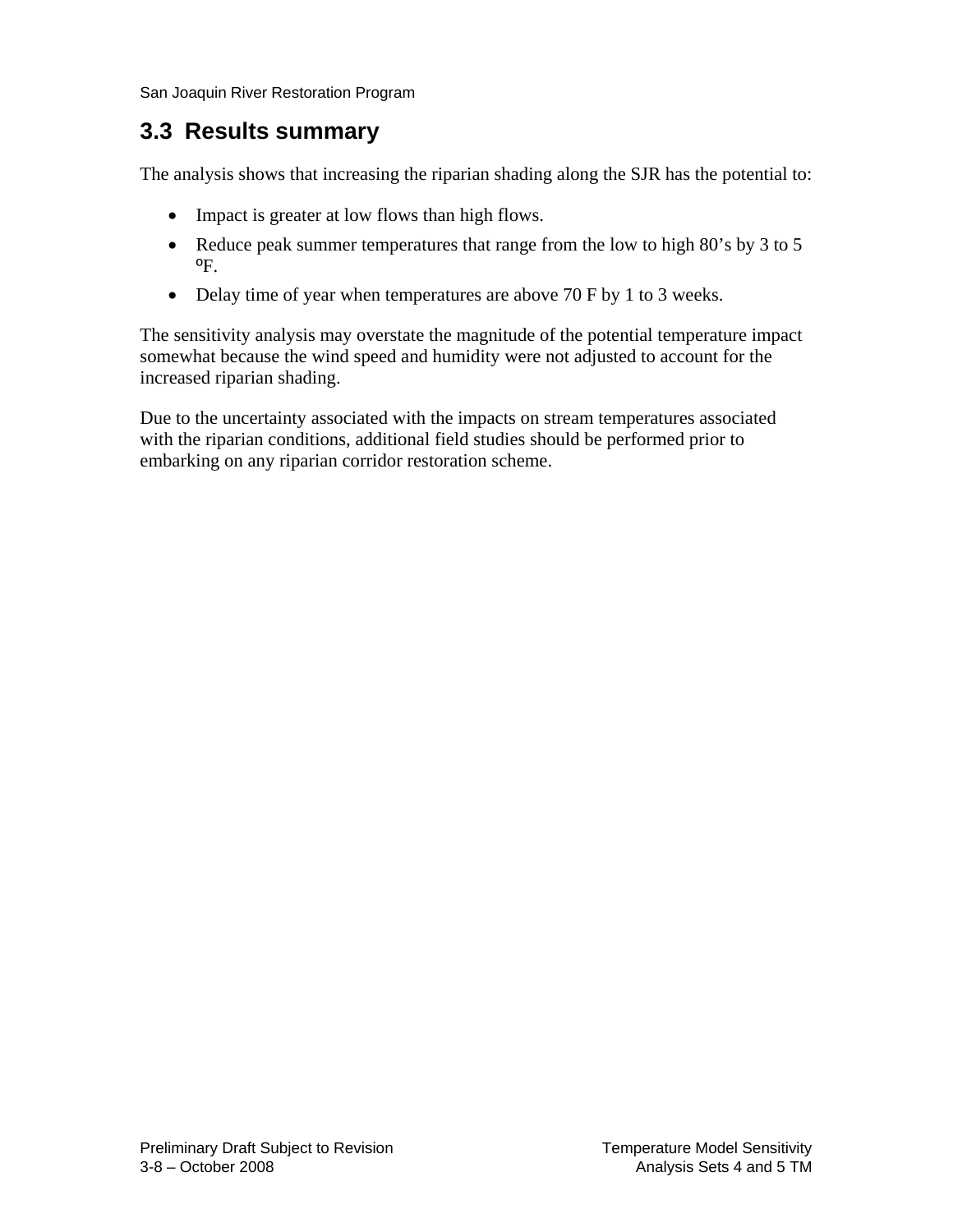## **4.0 Temperature Sensitivity Analysis Set 5 – Channel Modification Analysis**

In order to test the hypothesis that modifications to the SJR river channel could reduce the heating taking place in the river and improve water temperatures, several temperature model simulations of the San Joaquin River were performed under various assumed levels of modifications to the SJR low flow channel from Friant Dam downstream to Mendota Pool. The analysis does not consider the hydraulic, habitat, cost, or geomorphic feasibility or impacts of making channel modifications of this magnitude.

### **4.1 Analysis Assumptions**

For the analysis a constant Friant release temperature of 50 ºF was assumed. This temperature is consistent with other temperature sensitivity simulations and provides a consistent basis of comparison within this sensitivity analysis.

Since the channel modification are limited to the low-flow portion of the channel flow rates of 250, 350 and 700 CFS were selected for use in the analysis as representative of the potential flows in the low flow channel.

An assumption was made that channel modifications would not be made to the SJR downstream of Mendota Pool. The channel modifications for this analysis were limited to the reach of the SJR from Friant to just upstream of Mendota Pool. This reach is approximately 60 miles long.

The analysis was structured to look at two possible channel modifications,

- Reduce the width to increase velocity and reduce the air/water temperature interaction area
- Increase the depth to increase the "insulation" factor of the upper portion of the river profile

Three levels of channel modification were selected for analysis:

| Channel Cross Section Modification Factors |                  |                           |                                 |  |  |  |  |  |
|--------------------------------------------|------------------|---------------------------|---------------------------------|--|--|--|--|--|
|                                            | <b>Condition</b> | Width<br><b>Reduction</b> | <b>Depth</b><br><b>Increase</b> |  |  |  |  |  |
| Condition 1                                | (W25-D0%)        | 25%                       | 0%                              |  |  |  |  |  |
| Condition 2                                | (W25-D33%)       | 25%                       | 33%                             |  |  |  |  |  |
| Condition 3                                | (W50-D50%)       | 50%                       | 50%                             |  |  |  |  |  |

#### **Table 4-1. Channel Cross Section Modification Factors**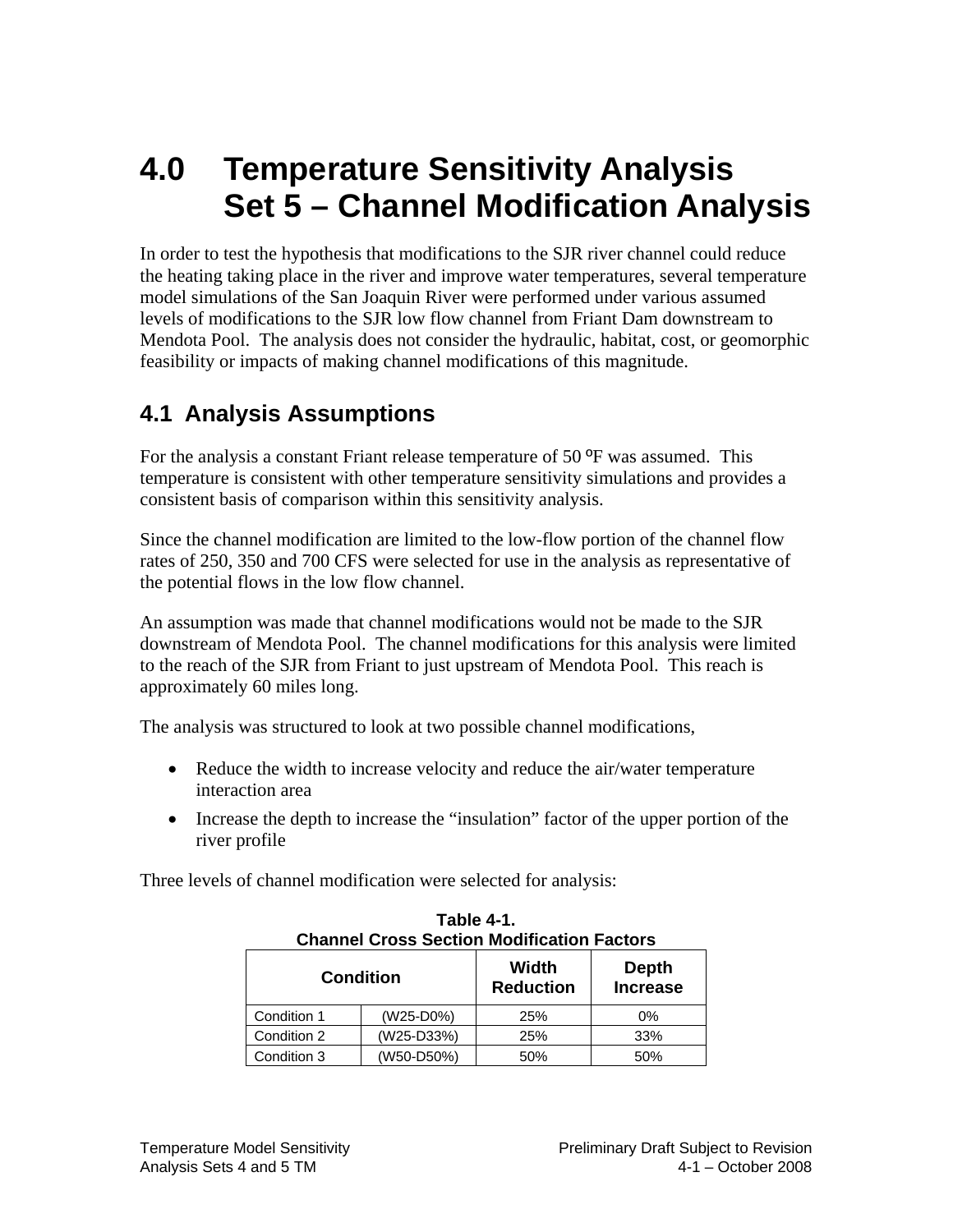The existing channel cross sections were developed from cross section data from the USCE Comprehensive Flood Study (reference). These were modified by applying a scaling factor in the SJR5Q model to reduce the width and/or increase the depth of all cross sections from Friant Dam to Mendota Pool. The SJR5Q model includes channel cross sections approximately every 0.5 miles.

### **4.2 Analysis assumptions**

Figure 4-1 shows the median of the maximum daily temperatures each day of the year for the 1980 – 2005 period of record SJR5Q temperature simulation at a Friant release of 350 CFS. This is the predominant release throughout the hottest period of the virtually all years under the Settlement Agreement. The figure also includes the maximum and minimum of the maximum daily values for each day of the year to give an idea of the variation in the maximum daily temperature from year to year.

Figure 4-1 shows peak temperature reductions of about 3 to 8 <sup>o</sup>F during the hottest portion of the year depending on the level of channel modification. Of potentially more interest from a fishery perspective the beginning of temperatures above 70 F is delayed approximately 2 to 5 weeks in the W25-D33% and W50-D50% alternatives respectively.

Figure 4-1 also shows that the impact of the W25-D0% and W25-D33% are very similar. This implies that the change in width is much more important to temperatures than the change in depth. Because of this the W25-D33% alternative was not included in any other simulations for this sensitivity analysis.



 **SJR at Gravelly Ford Maximum Daily Temperatures w/wo Figure 4-1. Channel Modifications at Friant Release of 350 CFS**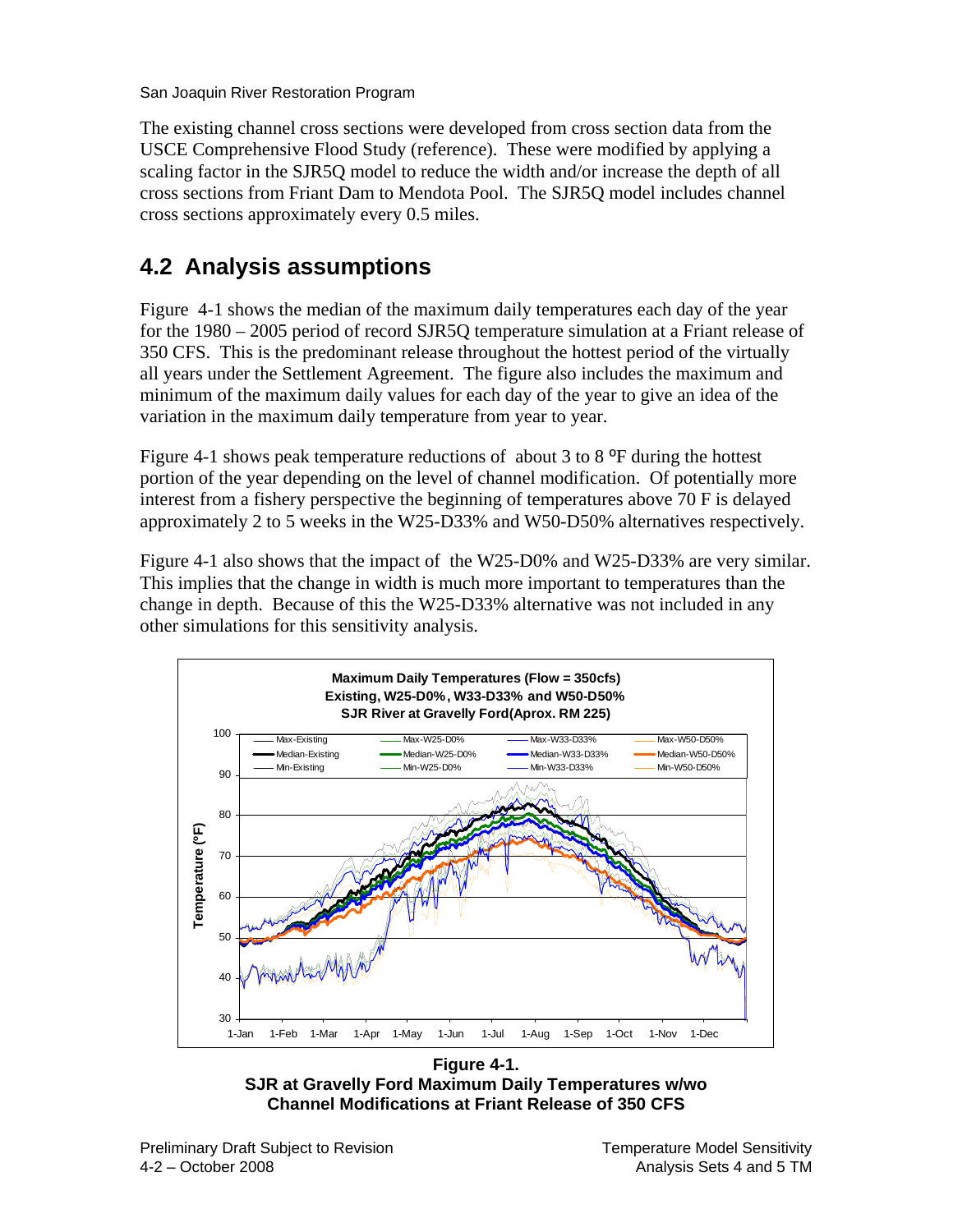Figures 4-2 and 4-3 show the median of the maximum daily temperatures each day of the year for the 1980 – 2005 period of record for the SJR5Q temperature simulations at Friant releases of 250 and 700 CFS. The lower flow of 250 was included as the settlement does specify flows at this level in critical years.

Figures 4-2 and 4-3 show about the same level of temperature reduction as at the 350 CFS flow level, even though the absolute temperature values are different. This may be because the major controlling factor is the top width and as long as the flow remains in the low flow channel the top width remains relatively stable. At higher flow rates where the flow leaves the low flow channel the modifications may be less effective; however at these higher flow rates the SJR temperature tend to be lower and less temperature reduction may still yield similar absolute temperatures.



 **SJR at Gravelly Ford Maximum Daily Temperatures w/wo Figure 4-2. Channel Modifications at Friant Release of 250 CFS**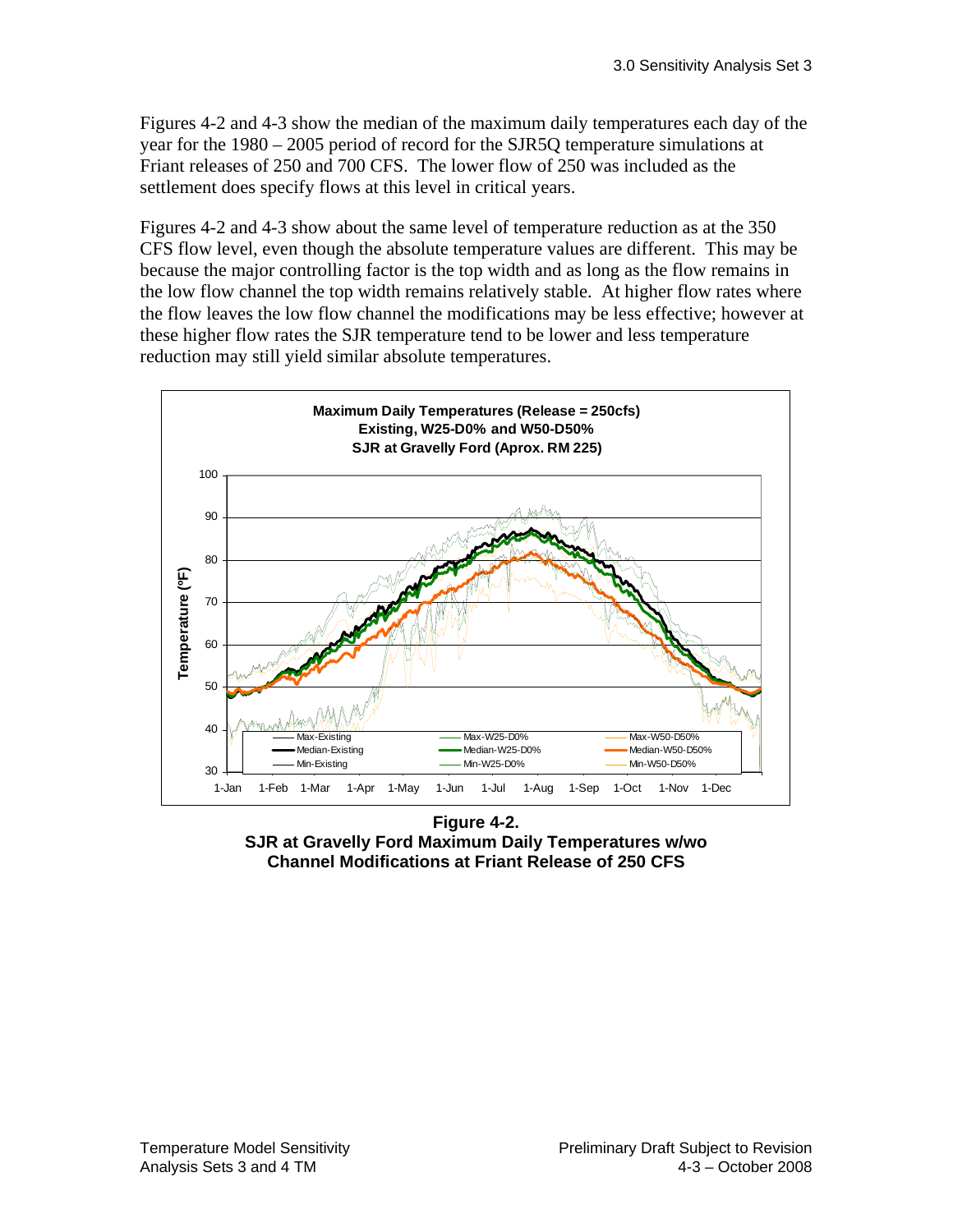

 **SJR at Gravelly Ford Maximum Daily Temperatures w/wo Figure 4-3. Channel Modifications at Friant Release of 700 CFS** 

Figures 4-4 and 4-5 show simulation results at the Chowchilla Bypass and just upstream of Mendota Pool.

Figures 4-4 and 4-5 show that as you move downstream from Gravelly Ford the magnitude of the potential temperature reduction appears slightly smaller but follows the same general trends as at Gravelly Ford. This is expected since the original channel geometry has an impact on the potential temperature change to new channel geometry. For example a channel that is already very narrow and would not see as much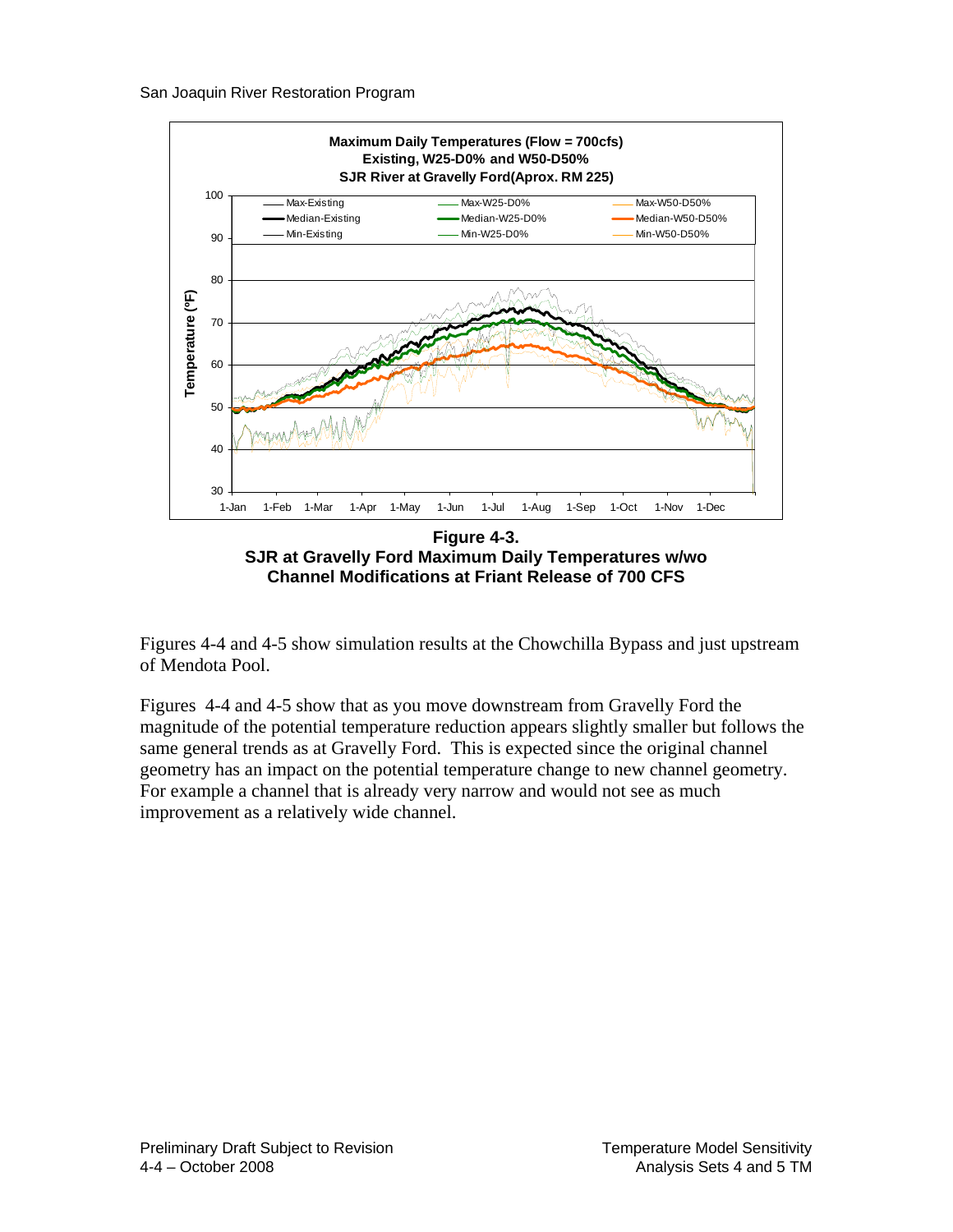

 **SJR at Below Chowchilla Maximum Daily Temperatures w/wo Figure 4-4. Channel Modifications at Friant Release of 350 CFS** 



 **SJR at Above Mendota Pool Maximum Daily Temperatures w/wo Channel Modifications at Friant Release of 350 CFS**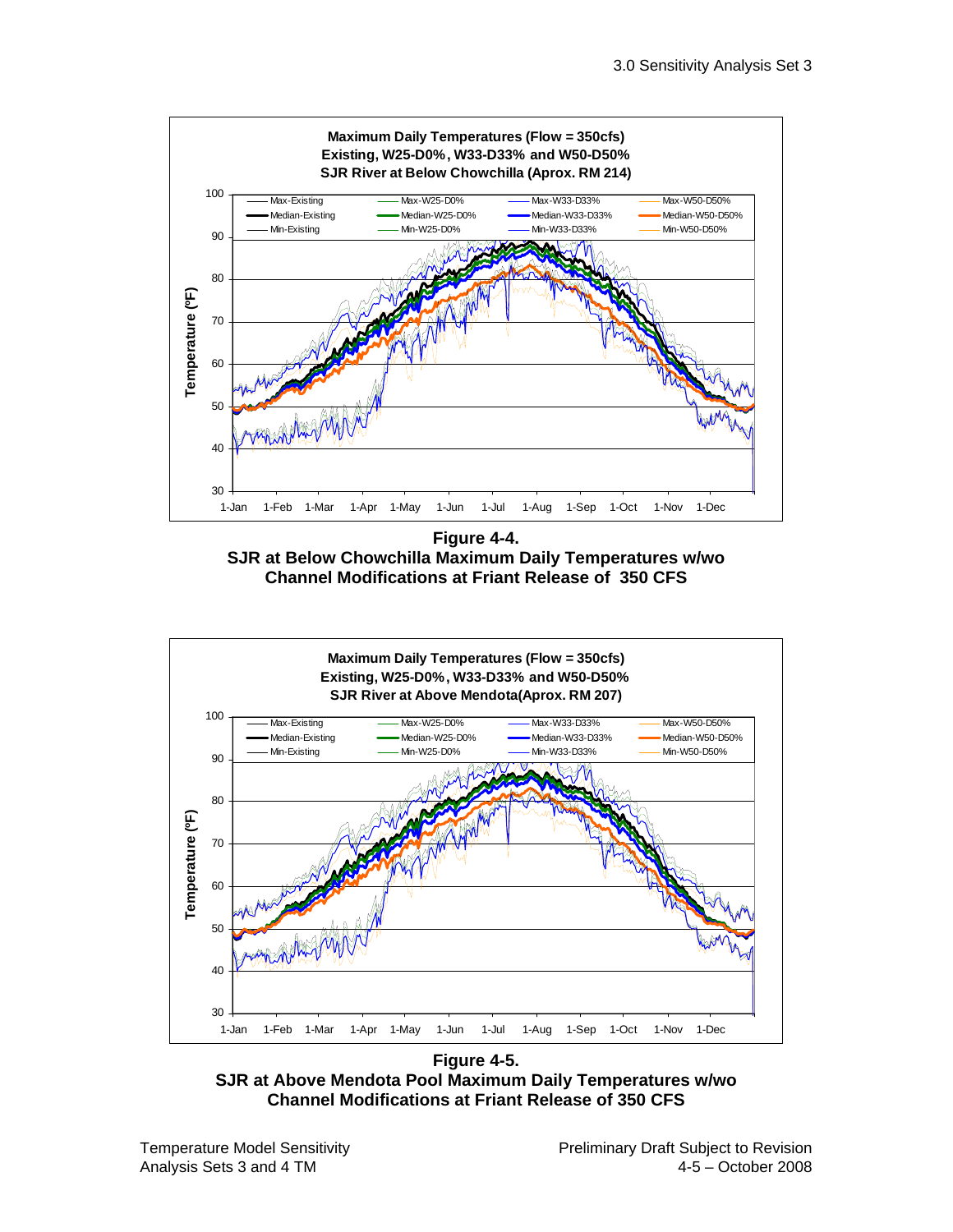### **4.3 Results Summary**

The analysis shows that channel modifications to the low flow channel of the SJR has the potential to:

- Reduce peak summer temperatures that range from the low to high 80's by  $3^{\circ}F -$ 9ºF
- Delay the time of year when temperatures are above 70<sup>o</sup>F by 2 to 6 weeks.

The sensitivity analysis may overstate the magnitude of the potential temperature impact somewhat as it assumes that the entire low flow channel is modified, the SJR5Q model does not include local channel conditions but rather generalized conditions for specific reaches. The analysis also does not include consideration of the geomorphic feasibility, or of the potential environmental impacts of channel modifications of this magnitude.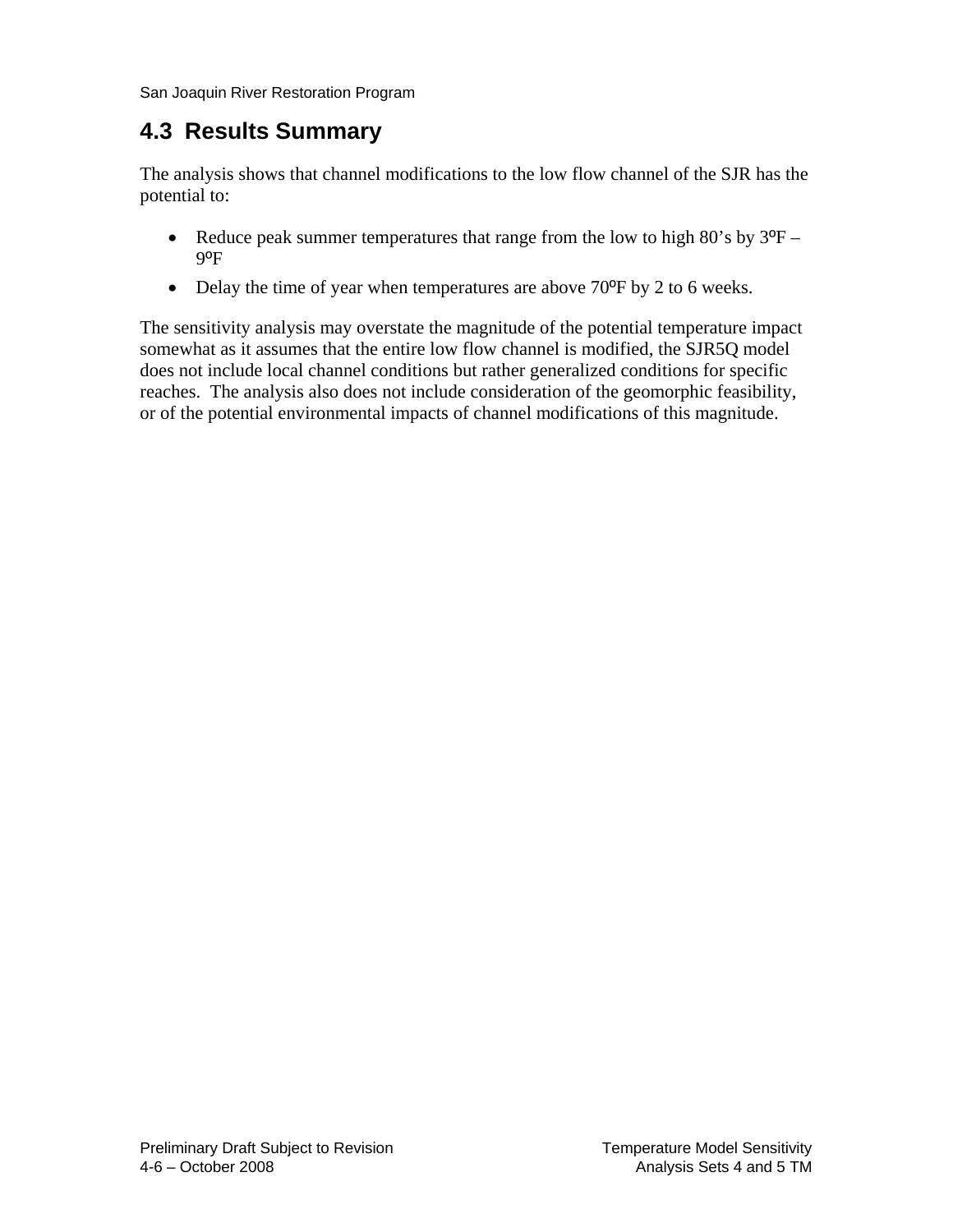## **4.05.0 References**

- Smith, Donald J. 2005. San Joaquin River HEC-5Q Temperature Modeling, Expert Report and Supplement. In support of legal case *Natural Resources Defense Council et al. (Plaintiffs) v. Kirk Rodgers as Regional Director of the United States Bureau of Reclamation et al.* (Defendants) and *Orange Cove Irrigation District et al. (Defendants-Intervenors)*; Case No. CIV-S-88-1658 (U.S. District Court for the Eastern District of California).
- U.S. Army Corps of Engineers, Hydrologic Engineering Center (USACE). 1998. HEC-5 Simulation of Flood Control and Conservation System, Users Manual, Appendix on Water Quality Analysis. Prepared under the sponsorship of the U. S. Army Corps of Engineers, Hydrologic Engineering Center, of the Sacramento District, Mobile District, and the Kansas City District.
- U.S. Department of the Interior, Bureau of Reclamation (Reclamation). 2007. San Joaquin Basin Water Temperature Modeling and Analysis. Prepared by Resource Management Associates, Inc., and Bureau of Reclamation, Mid-Pacific Region. April.
- U.S. Department of the Interior, Bureau of Reclamation (Reclamation). 2008. Draft Technical Memorandum: Temperature Model Sensitivity Analysis Sets 1 and 2. Prepared by San Joaquin River Restoration Program.
- U.S. Department of the Interior, Bureau of Reclamation (Reclamation). 2008. Draft Technical Memorandum: Temperature Model Sensitivity Analysis Set 3. Prepared by San Joaquin River Restoration Program.

Personal Communication, Don Smith, RMA, 10/2/2008